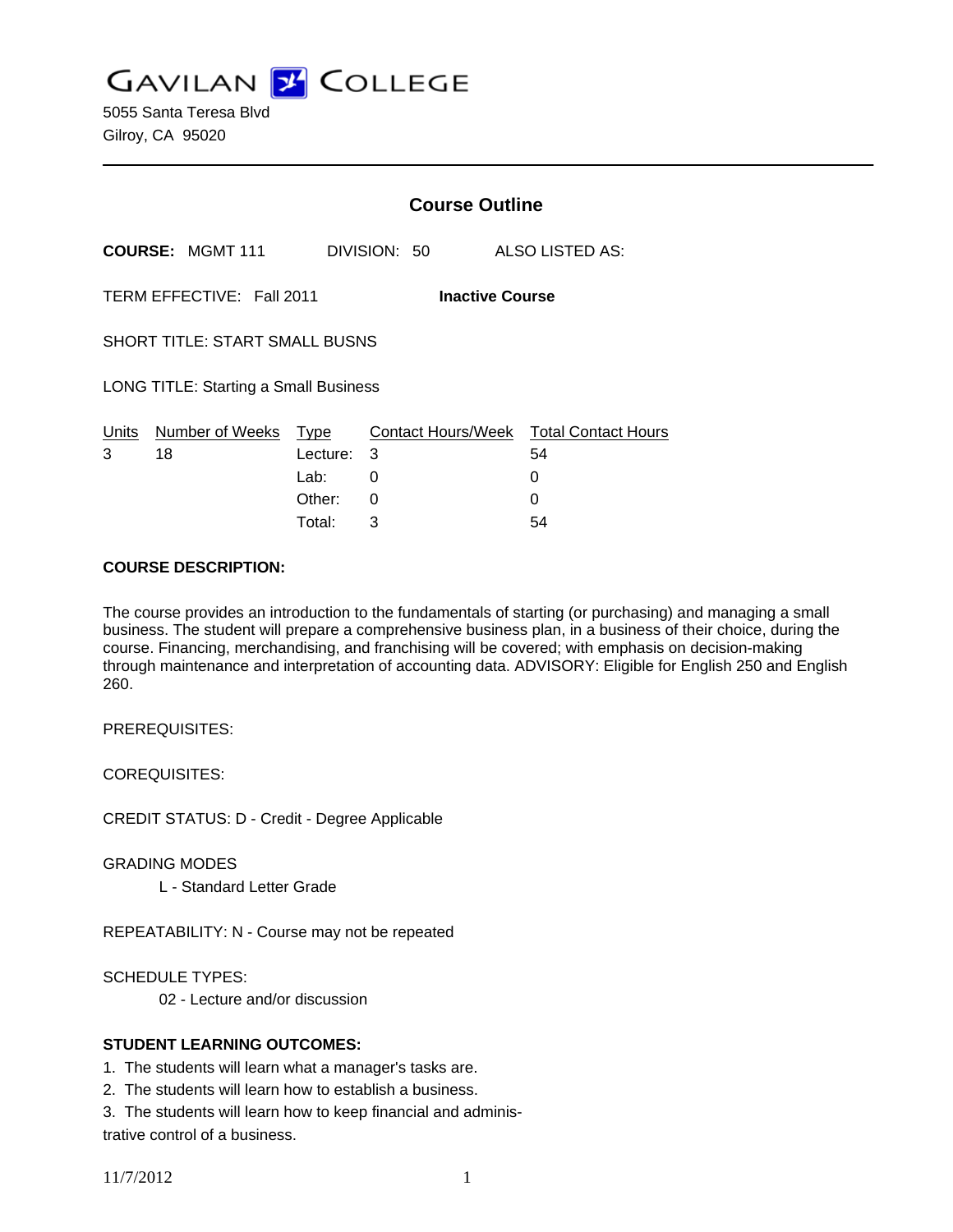- 4. The students will learn different marketing procedures.
- 5. The students will learn of the problems of employee

relations.

6. The students will learn of the regulations and taxes of business.

## **CONTENT, STUDENT PERFORMANCE OBJECTIVES, OUT-OF-CLASS ASSIGNMENTS**

Inactive Course: 04/25/2011

- 1 3 Introduction and Ch 1
- 2 3 Ch 2 & 3
- 3 3 Ch 4 & 5
- 4 3 Ch 6 & 7
- 5 3 Ch 8 & 9
- 6 3 Ch 10 and Test I
- 7 3 Review and Ch 11 & 12
- 8 3 Ch 13 & 14
- 9 3 Ch 15 & 16
- 10 3 Ch 17 & 18
- 11 3 Ch 19 & 20
- 12 3 Ch 21 and Test II
- 13 3 Review and Ch 22 & 23
- 14 3 Ch 24 & 25
- 15 3 Ch 26 & 27
- 16 3 Ch 28 & 29
- 17 3 Ch 30 and Cases
- 18 3 Review and FINAL EXAM

Text assignments, case preparation

# COURSE OBJECTIVES:

1. Explain the various types of business which make up the

US business population, and assess its importance to the

US currency.

- 2. Develop a list of managers' most important functions.
- 3. Explain the key steps required to start a new business.
- 4. Describe some of the good and bad features of franchising
- as it exists today.
- 5. Develop an appreciation for the importance of good records in a business.
- 6. Gain a better understanding of the importance of profit planning to owners.
- 7. Relate business growth to the amound and kind of advertising used.

8. Appreciate the five major managerial functions required of a business owner.

9. Classify the various categories of federal legislation which affects business.

# **METHODS OF INSTRUCTION:**

Lecture, films, outside reading assigments, and student's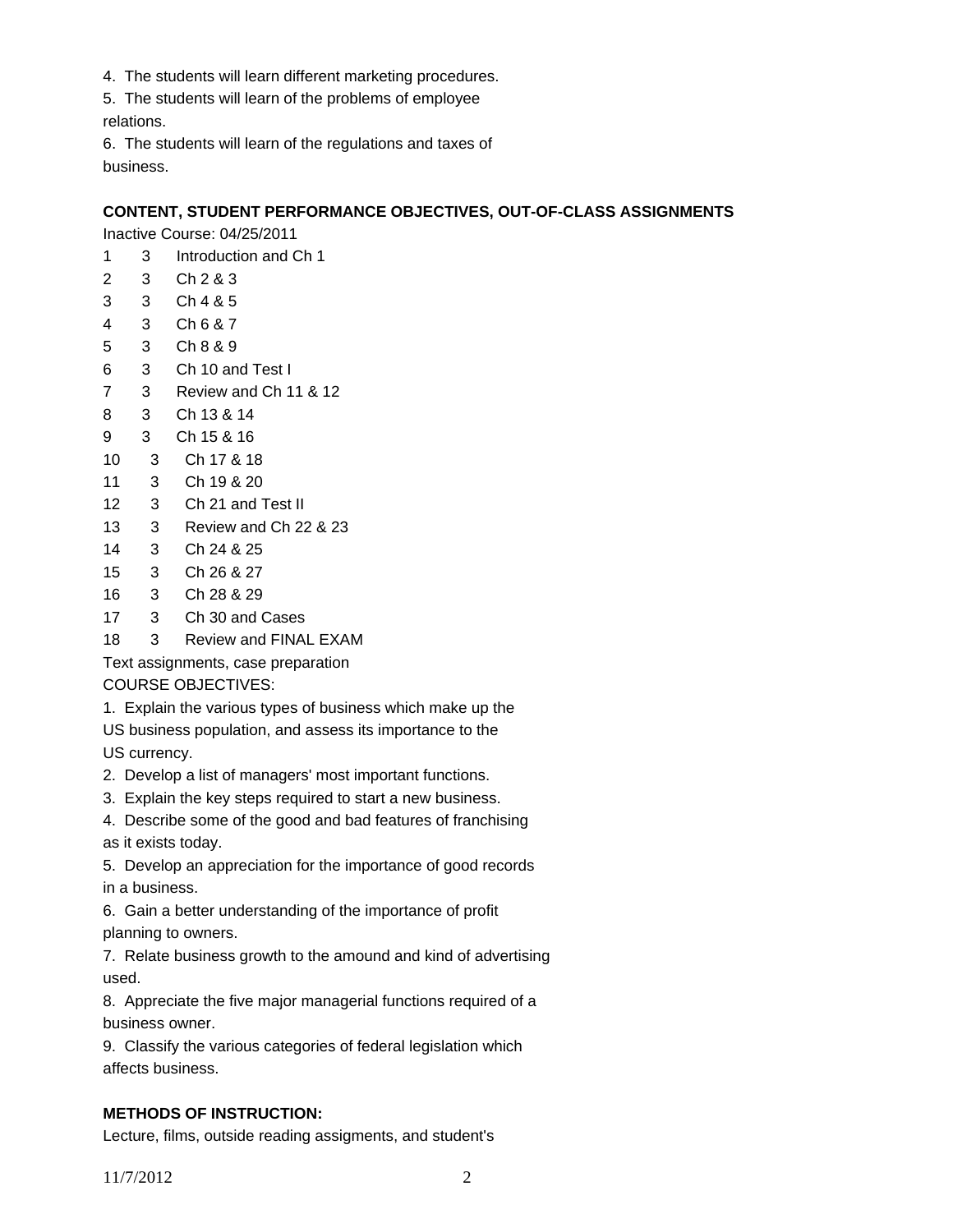reports to class.

Students will be assigned a "case in point" for each chapter to solve specific problems relating to small business, with open classroom discussion on each case. Field trips and guest speakers will be used when practical.

### **METHODS OF EVALUATION:**

Daily classroom discussion will be recorded. Review will be made of each student's "case in point" written solution. Objective tests will be given when desirable; and at least four written subjective tests will be given.

### **REPRESENTATIVE TEXTBOOKS:**

^uSmall Business Management Fundamentals^s by Don Steinhoff; McGraw-Hill, Latest edition or comparable college-level text.

### **ARTICULATION and CERTIFICATE INFORMATION**

 Transferable CSU, effective 199670 UC TRANSFER: Not Transferable Associate Degree: CSU GE: IGETC: CSU TRANSFER:

### **SUPPLEMENTAL DATA:**

Basic Skills: N Classification: I Noncredit Category: Y Cooperative Education: Program Status: 1 Program Applicable Special Class Status: N CAN: CAN Sequence: CSU Crosswalk Course Department: MGMT CSU Crosswalk Course Number: 111 Prior to College Level: Y Non Credit Enhanced Funding: N Funding Agency Code: Y In-Service: N Occupational Course: C Maximum Hours: Minimum Hours: Course Control Number: CCC000368869 Sports/Physical Education Course: N